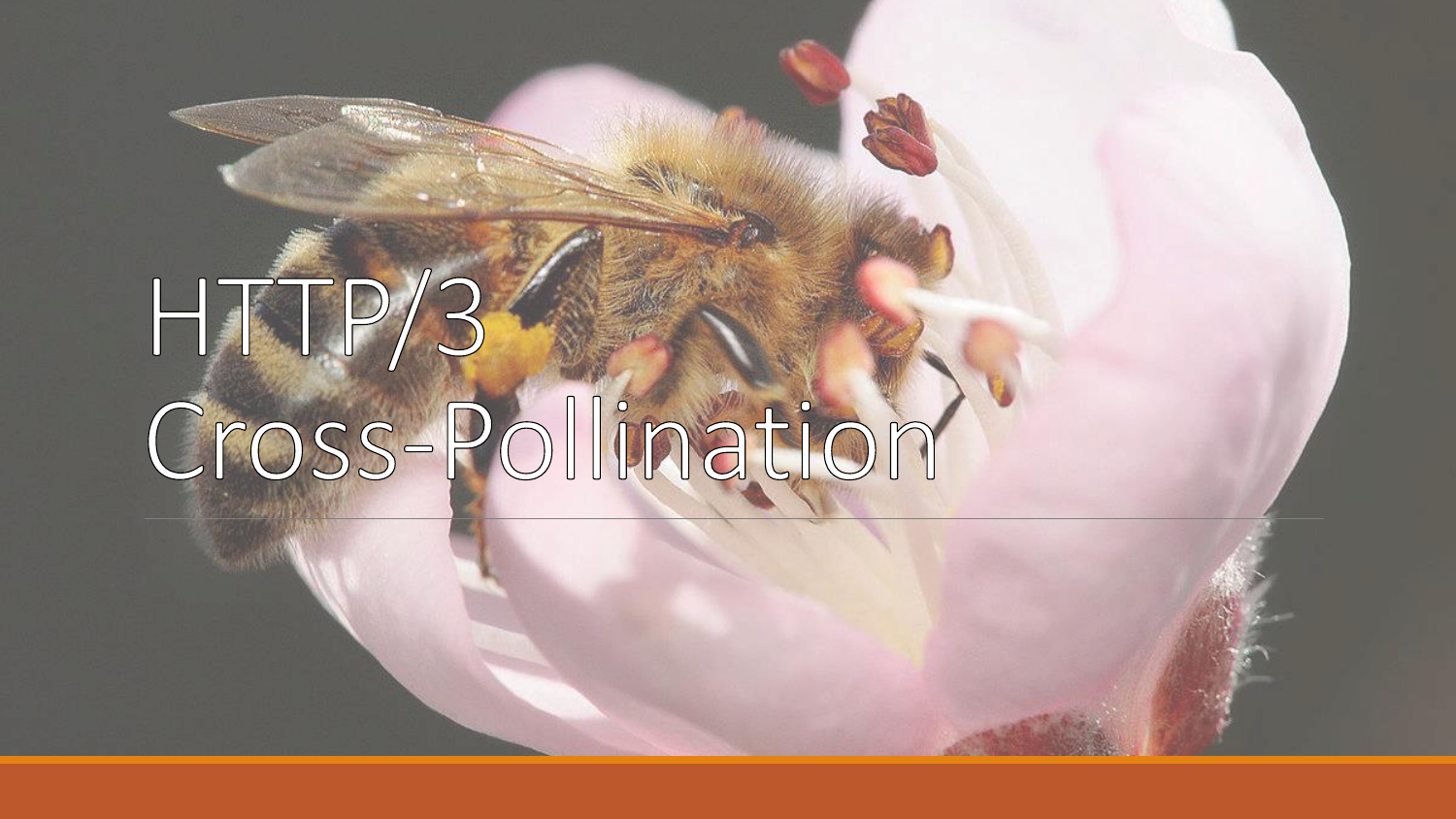## HTTP/3 Charter

QUIC WG is chartered to produce

*…a description of HTTP/2 semantics using QUIC, specifically with the goal of minimizing web latency using QUIC. This mapping will accommodate the extension mechanisms defined in the HTTP/2 specification.*

Along the way, HTTP/3 has:

- adopted changes which might be beneficial to HTTP/2
- rejected some work as belonging to HTTP instead of QUIC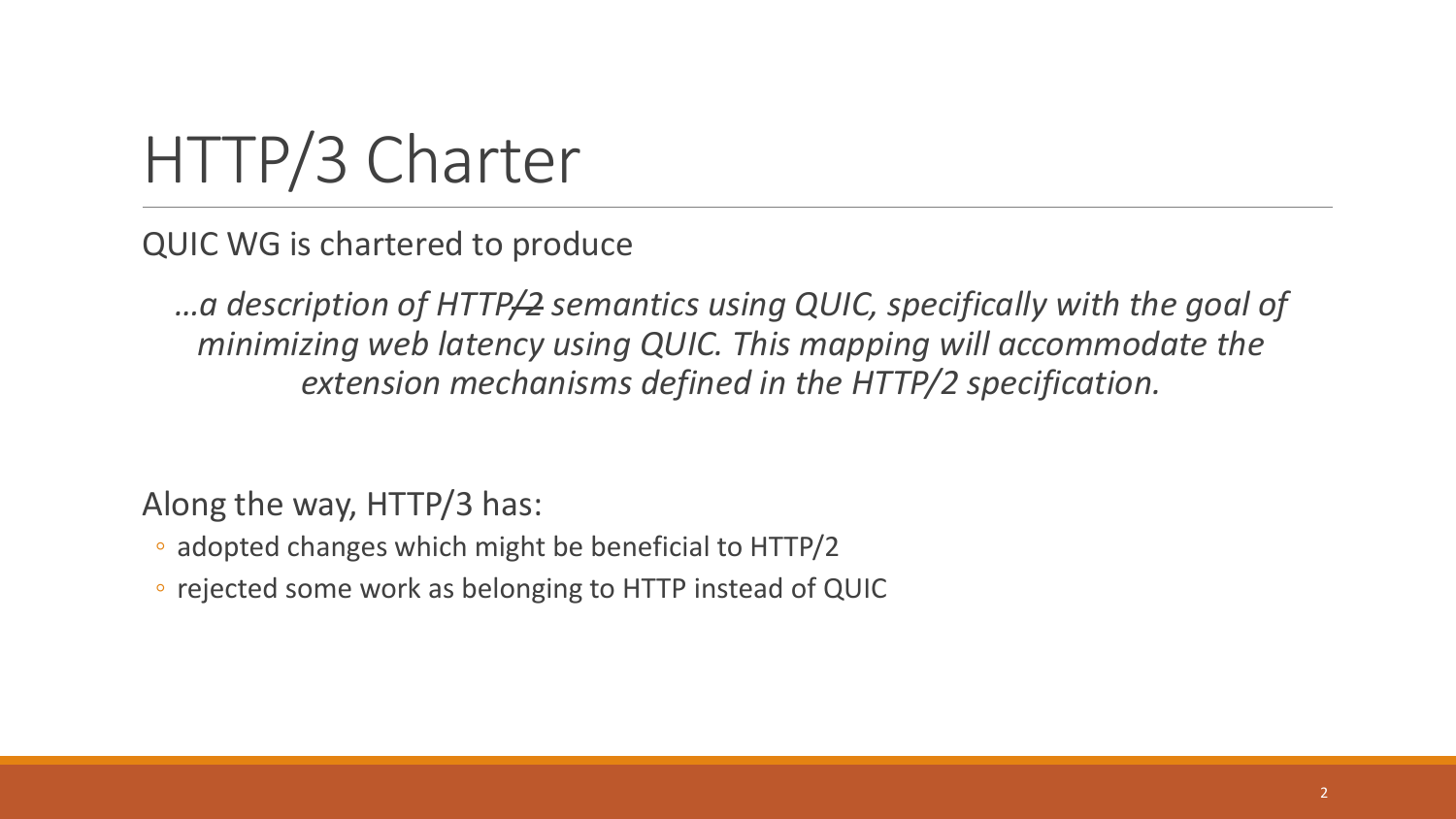## ALTSVC and ORIGIN

RFC 7838 defines Alternative Services

- Header for any HTTP version
- Frame for HTTP/2

RFC 8336 defines ORIGIN frame

HTTP/3 is not porting existing HTTP/2 extensions

- Ensuring that equivalent extension mechanisms exist, per charter
- Recommending that code points be assigned so as not to conflict with HTTP/2 uses

**draft-bishop-httpbis-altsvc-quic re-defines these frames in HTTP/3 registries**